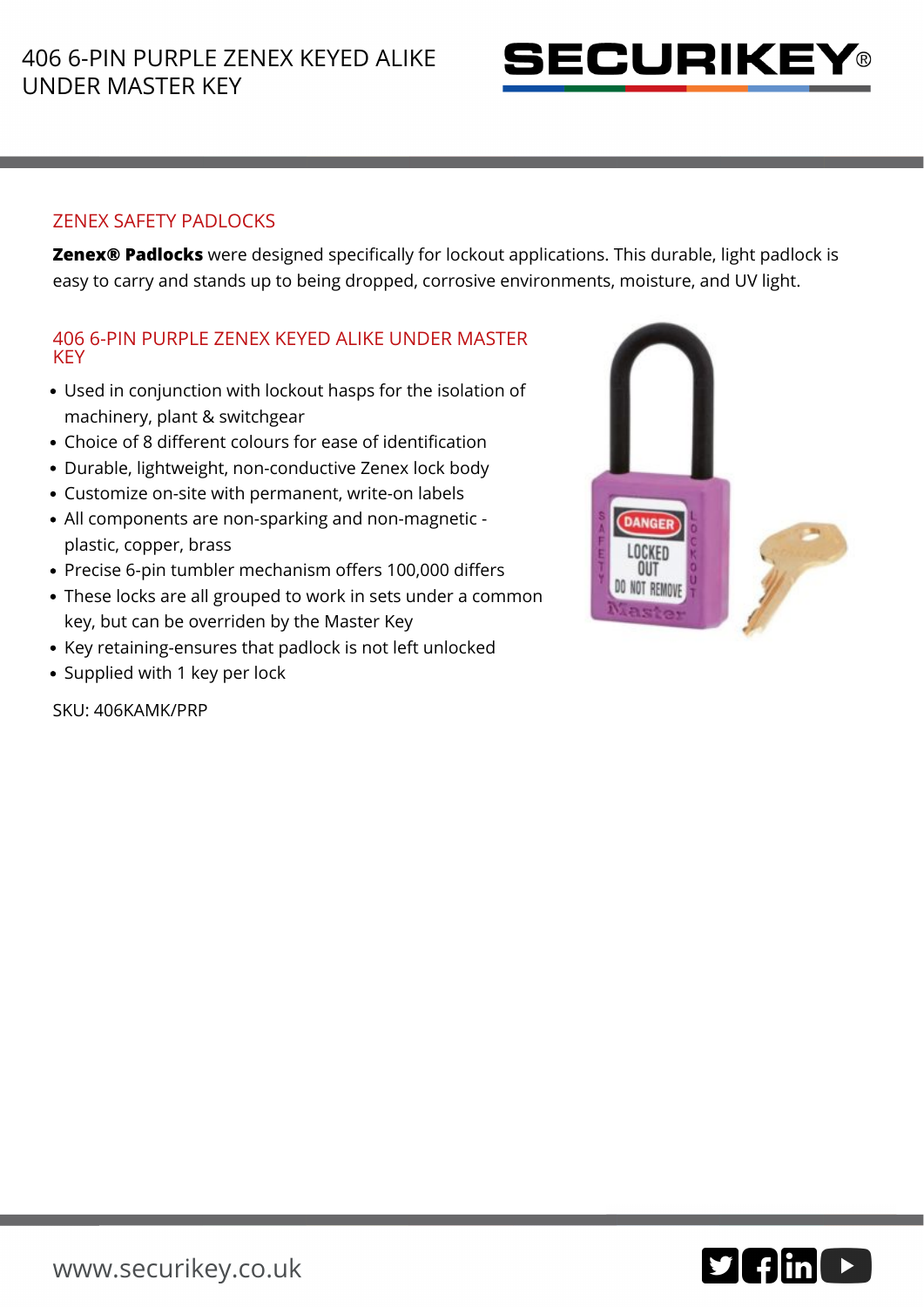

## ADDITIONAL INFORMATION

| Weight                                        | 0.073 kg        |
|-----------------------------------------------|-----------------|
| <b>Dimensions</b>                             | 38 (W) mm       |
| <b>Shackle Diameter</b>                       | 6 <sub>mm</sub> |
| <b>Vertical Shackle</b><br><b>Clearance</b>   | 38mm            |
| <b>Horizontal Shackle</b><br><b>Clearance</b> | 20mm            |
| <b>Body Width</b>                             | 38mm            |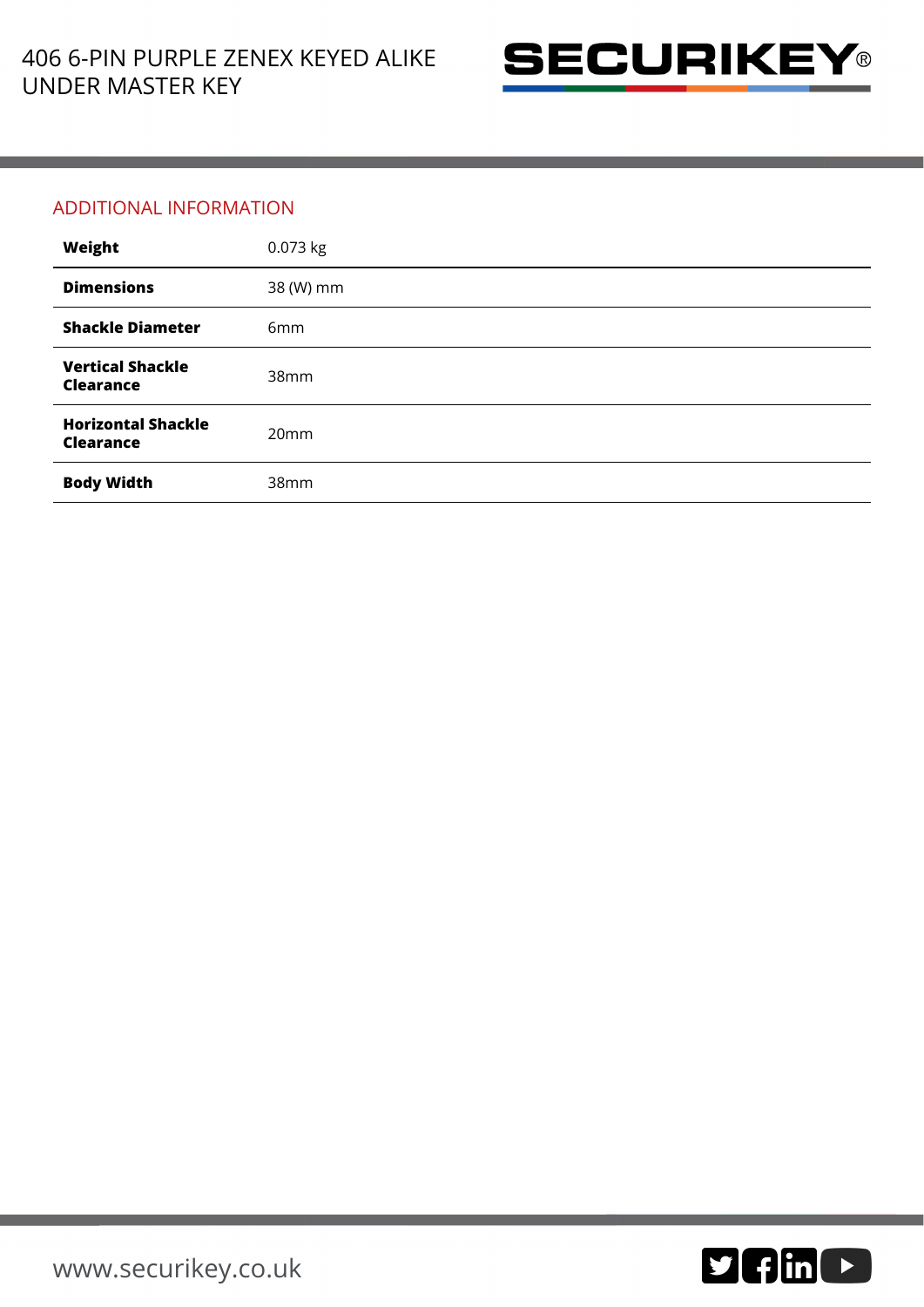

## 406 6-PIN PURPLE ZENEX KEYED ALIKE UNDER MASTER KEY IMAGES



406 Safety Padlock Colour Variations